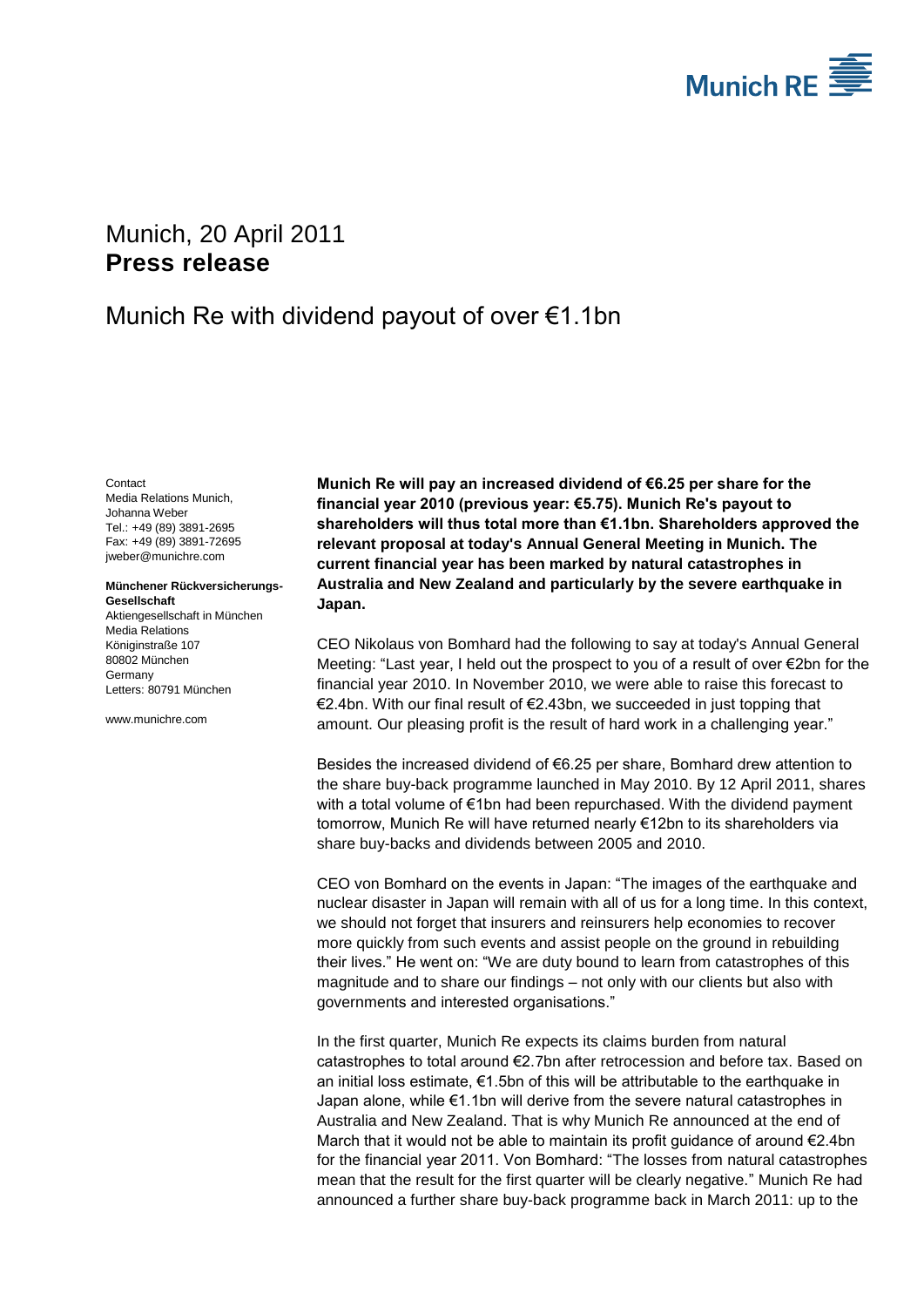

20 April 2011 **Press release** Page 2/3

Annual General Meeting in 2012, a buy-back volume of up to €500m was planned. Following the substantial burdens in the first quarter, Munich Re will not begin this programme for the time being.

Despite these strains, von Bomhard was confident for Munich Re: "In reinsurance, our proximity to markets and clients and our underwriting policy geared solely to the risk have proved their worth. In primary insurance, we have successfully launched the ERGO brand on the German market and its result trend is continuing to point upwards. In Munich Re's youngest field of business, Munich Health, income has grown and consolidation is on track. All in all, I am therefore very satisfied with the Group's development." No figures are available yet on the treaty renewals in reinsurance at 1 April 2011 (Japan, Korea and the USA, plus individual global clients). Munich Re had agreed with some Japanese clients to hold them covered under earthquake treaties at existing terms and conditions for a few weeks in view of the ongoing claims assessments. "That is one of the reasons why it is not yet possible to make any conclusive statements about the development of terms and conditions," said von Bomhard. "At any rate, we expect general price increases in the current financial year."

Munich Re will be publishing detailed figures for the first quarter of the current financial year on 9 May 2011.

## **Annual General Meeting resolutions**

The AGM adopted all the motions by large majorities. These included the following:

- $\bullet$  It voted for a dividend of €6.25 per share for 2010 (2009: €5.75). The overall dividend payout thus amounts to €1.110bn (1.072bn).
- As successor to Thomas Wellauer, who resigned from the Supervisory Board on 30 September 2010, Annika Falkengren was elected to the Supervisory Board as a representative of the shareholders. Ms. Falkengren is President and CEO of Skandinaviska Enskilda Banken AB (SEB) and was elected for the remaining term of office until the end of the AGM in 2014.
- The AGM again approved the remuneration system for the members of the Board of Management, in place since 1 January 2010.
- The AGM renewed the authorisation to buy back shares up to a total amount of 10% of the share capital. The authorisation granted last year had largely been exhausted by the share buy-back programme launched in May 2010 and has now been replaced.
- The AGM also adopted a new Authorised Capital Increase 2011 of up to €10m. This will allow the Company to continue to offer its staff and those of its affiliated companies employee shares from capital authorised for this purpose.

All voting results have been made available at www.munichre.com/agm. Shareholders can obtain regularly updated information on Munich Re via the Group's shareholder portal.